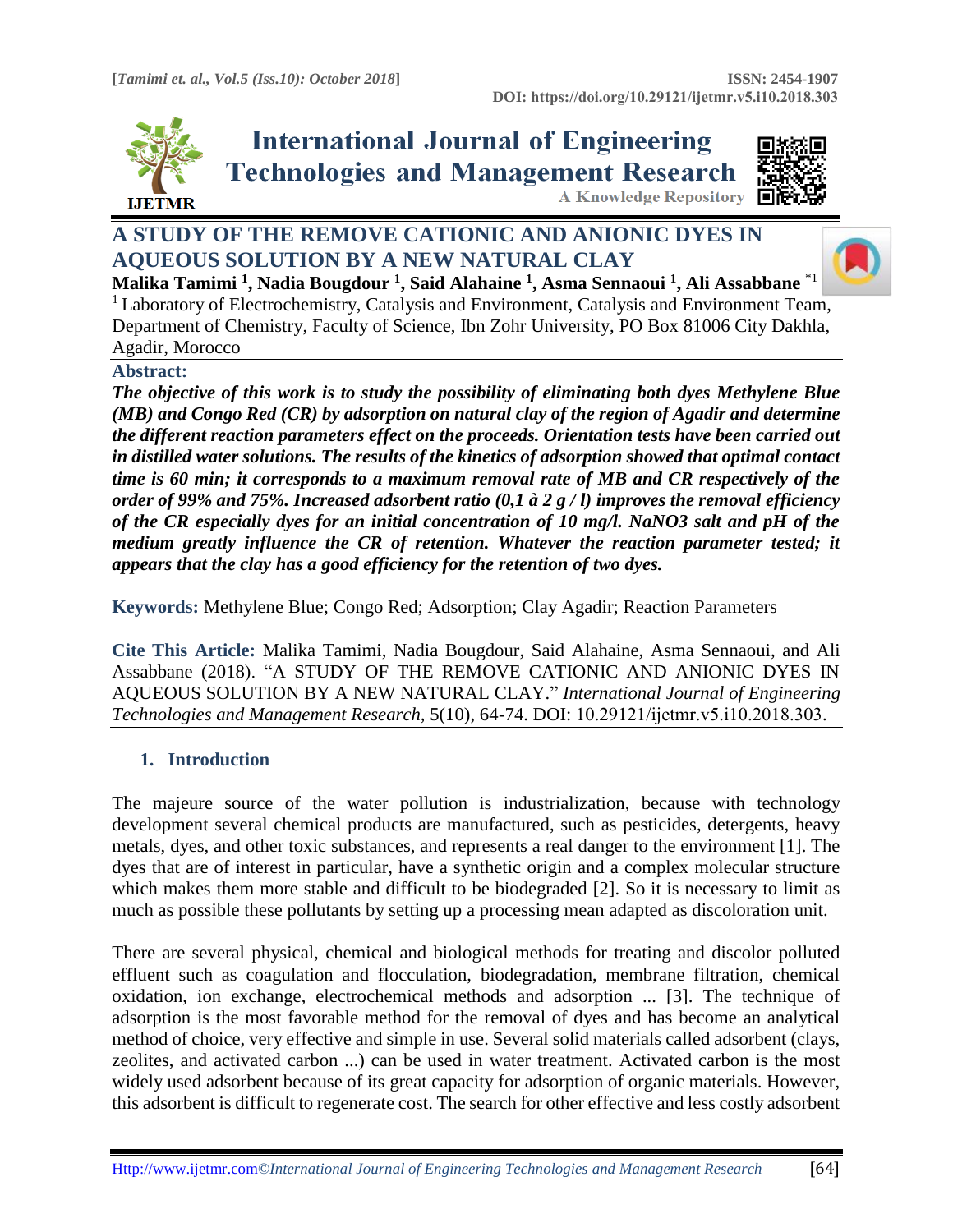is therefore interesting. In this context, the use of clay as adsorbent is of great interest because of its efficiency, its accessible cost and abundance.

In this work, we study of the adsorption of methylene blue dye and Congo Red on a clay of the Agadir region, which is a natural adsorbent and available. [4] The study also examine different operational parameters may influencing the dye adsorption kinetics, such as the adsorbent's weight, the initial dye concentration, pH, temperature, ionic strength, and also the validation of the various models isotherms.

#### **2. Materials and Methods**

#### **2.1. Dyes and Adsorbent Use**

The clay (of the Agadir region) used was ground in a mortar and sieved in order to obtain fine particles. Both dyes used in this study, Methylene Blue (cationic dye) and Congo Red (anionic dye), taken as model of organic pollutants are used without any prior purification. The solutions are prepared by dissolving the quantities of the dye in distilled water. Their chemical structures are shown in Figure 1 and their characteristics are summarized in Table 1.



Figure 1: Chemical structures of methylene blue (a) and Congo Red (b).

| <b>Name</b>                         | <b>Methylene blue</b>         | Congo red                     |  |  |  |  |
|-------------------------------------|-------------------------------|-------------------------------|--|--|--|--|
| Family                              | Basic dyes                    | direct dyes                   |  |  |  |  |
| Brute formula                       | $C_{16}H_{18}N_3SC1$          | $C_{32}H_{22}N_6Na_2O_6S_2$   |  |  |  |  |
| Solubility in water                 | 40 g·L <sup>-1</sup> at 20 °C | 25 g·L <sup>-1</sup> at 20 °C |  |  |  |  |
| Molecular weight $(g / \text{mol})$ | 320                           | 696.65                        |  |  |  |  |
| $\lambda$ max (nm)                  | 662                           | 498                           |  |  |  |  |

Table 1: Physico-chemical of Methylene Blue and Congo red [31]

## **2.2. Analytical Methods**

Stock solutions of MB and CR 10 ppm were prepared in distilled water. Solutions to be used in the analysis were obtained by serial dilutions to desired concentrations ranging from 1 to 10 for adsorption tests. After contact between solutions and of a defined mass clay, the samples were filtered through 0.45μm HA type Millipore membrane. Analyzes are carried out on a UV / Visible (JASCO V-630) driven by a computer. The maximum wavelengths of the MB and CR are obtained by a spectral scanning between 400 and 800 nm are respectively 662 nm and 498 nm. The adsorbed amount and the retention rate are calculated using the following formulas: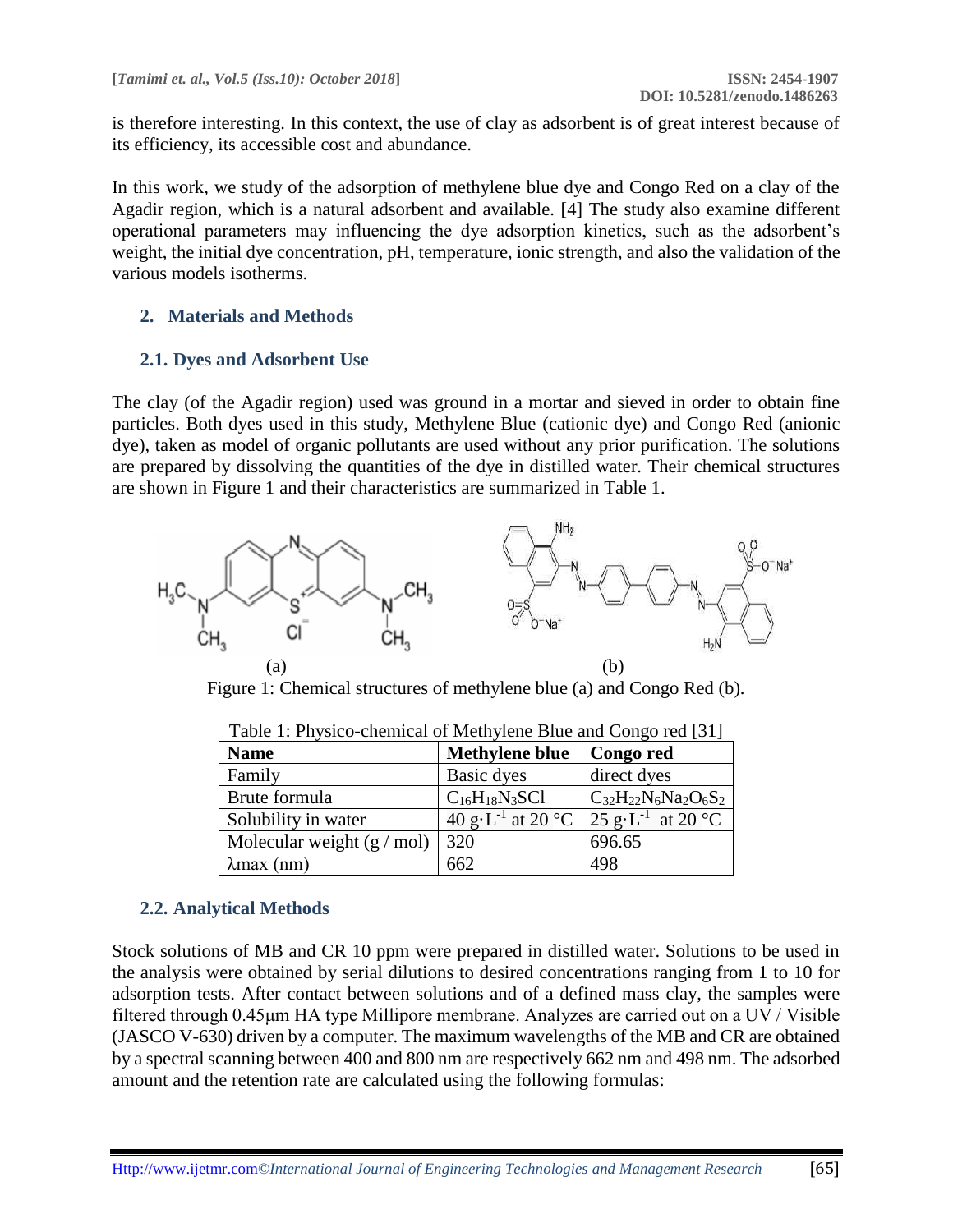$$
Qads = (\boldsymbol{C}_0 - \boldsymbol{Ceq}) / R
$$

Removal Efficiency (%) =  $(C_0$ - C) /  $C_0$  x 100

Where:

**C0:** Initial concentration at  $t = 0$  (mg/l). **Ceq:** Concentration at equilibrium (mg/l). **R:** The clay mass solution by volume unit (g/l).

#### **3. Results and Discussions**

#### **3.1. Characterization of Local Clay**

#### **3.1.1. Infrared Spectroscopy**

Chemical analysis of the clay by the infrared spectra (500-4000cm-1) is shown in Figure 2.The spectrum showed broad bands and superposed in the region 3200-3600 cm-1, which are due to the elongation of O-H bonds. The band at 1590cm-1 corresponds to the vibration of the groups  $C = C$ of the carboxylic groups. The peaks observed at 1370cm-1 reflect vibrations of symmetrical or asymmetrical valence of the carboxylic groups of pectin's [5]. The band at 1020 cm-1 could be due to the vibration of COC or -OH and polysaccharides [6]. The adsorption bands of which the wave number is less than 800cm-1 can be attributed to nitrogen bioligands [7].



#### **3.1.2. Scanning Electron Microscopy**

Microscopic observation allows visualizing the morphology of the ground material. Figure shows that the ground material is formed of agglomerates of small particles and also indicates the presence of grains and small pieces of material in its structure [8].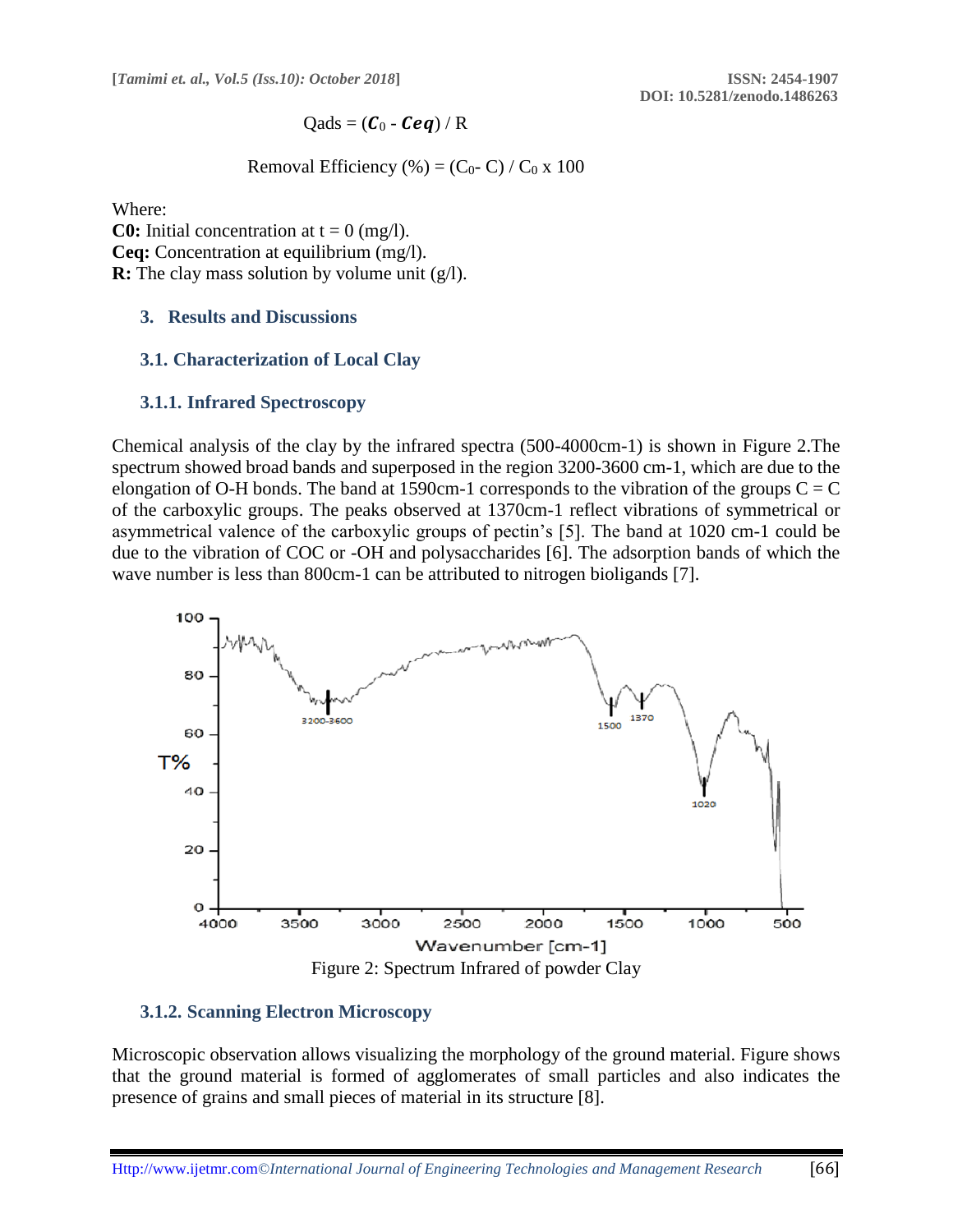

Figure 3: Scanning electron microscopy of the powder Clay.

## **3.1.3. Point of Zero Charge (pH PZC)**

The point of zero charge (PZC) of our clay was determined by the method of solid addition, as described by Vieira et al. [9]. Nine vials containing solutions of pH between 2 and 10 (pH<sub>0</sub>) and 0.10 g of adsorbent were stirred for 24 hours at room temperature and the final pH was measured. The difference between the initial pH and the final pH ( $\Delta pH = pH_0 - pH_f$ ) was plotted against the initial pH (pH0) and the intersection of the curve with the axis that passes through the zero ( $\Delta$ pH  $= 0$ ) gives *pH*  $_{PZC} = 7.9$ .



Figure 4: Point of zero charge for clay.

## **3.2. Adsorption Study**

## **3.2.1. Effect of Contact Time**

The effect of contact time on the rate of elimination of the CR and MB was studied over a range of 0 to 120 min, and the variation of the adsorption capacity, for an initial concentration of 10 mg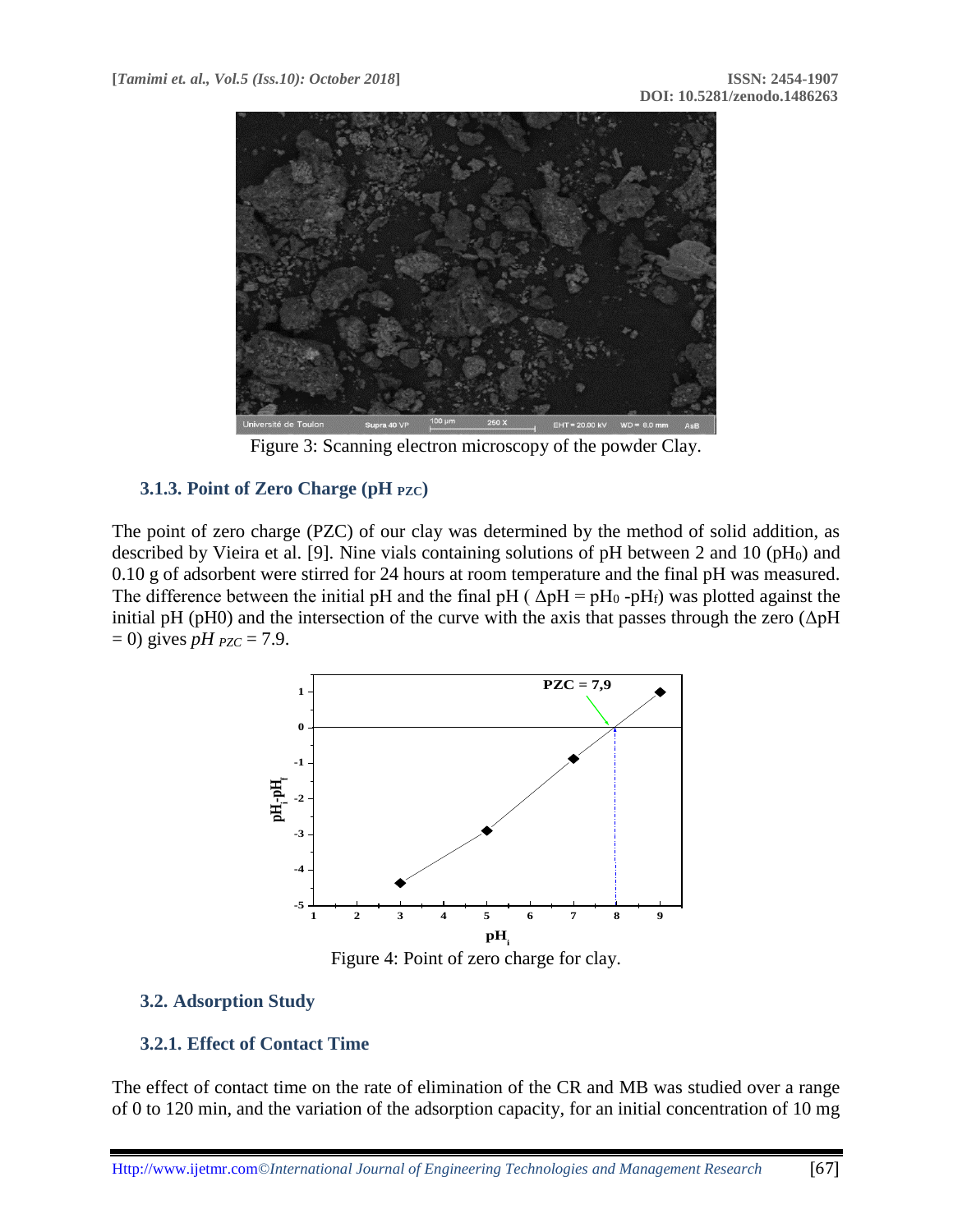/ L, and a different adsorbent mass, is shown in Figure 5. The results obtained show that the removal rate increases quickly at first, until a time of 60 min, and then remains almost constant. We consider the adsorption of the MB and CR on clay is a quick process, since we obtain an equilibrium time of around 60 minutes. In the rest of our study, we will set a contact time to 60 min. The increase in removal rate for the first 30 min could be due to external mass transfer that is rapid. Then, a slow increase in amount adsorbed is observed. This means that the transfer of internal mass of the adsorbent control the process.



Figure 5: Effect of contact time on the adsorption of CR and MB by the clay.  $(C0 = 10$  mg/l, pHi  $(MB) = 5.4$ , pHi  $(CR) = 6.2$ ,  $R = 0.5$  g/l,  $V = 500$  ml,  $T = 22$  ° C).

## **3.2.2. Effect of the Ratio R**

The aim of this part of study is to determine the minimum ratio R which would result in a maximum removal rate of MB and CR dyes. It is performed by varying the mass of the support while maintaining the constant volume solution (500 ml). The stirring time is 60 min at a ambient temperature. Figure 6 shows that the removal rate increases with the addition of adsorbent until R  $= 0.5$  g/l and R = 2.5g/L, respectively for MB and CR. For a ratio higher than those values, the adsorbed amount of the dyes remains constant. This behavior can be attributed to the increases [of](http://theconversation.com/le-cancer-peut-il-etre-du-a-la-malchance-76282) the number of adsorption sites, with the amount of adsorbent until the ration reach the values cited and the number of sites becomes stable [10,11]. This comportment can be explained by:

i) As long as the amount of adsorbent added to the polluted solution is low, the dye ion can easily access the adsorption sites. The addition of adsorbent can increase the number of adsorption sites but the dye ions have more difficulty in approaching these sites due to congestion; ii) A large quantity of adsorbent creates particle agglomerations, resulting in a reduction in total adsorptive surface and, consequently, a decrease in the amount eliminated by the adsorbent mass.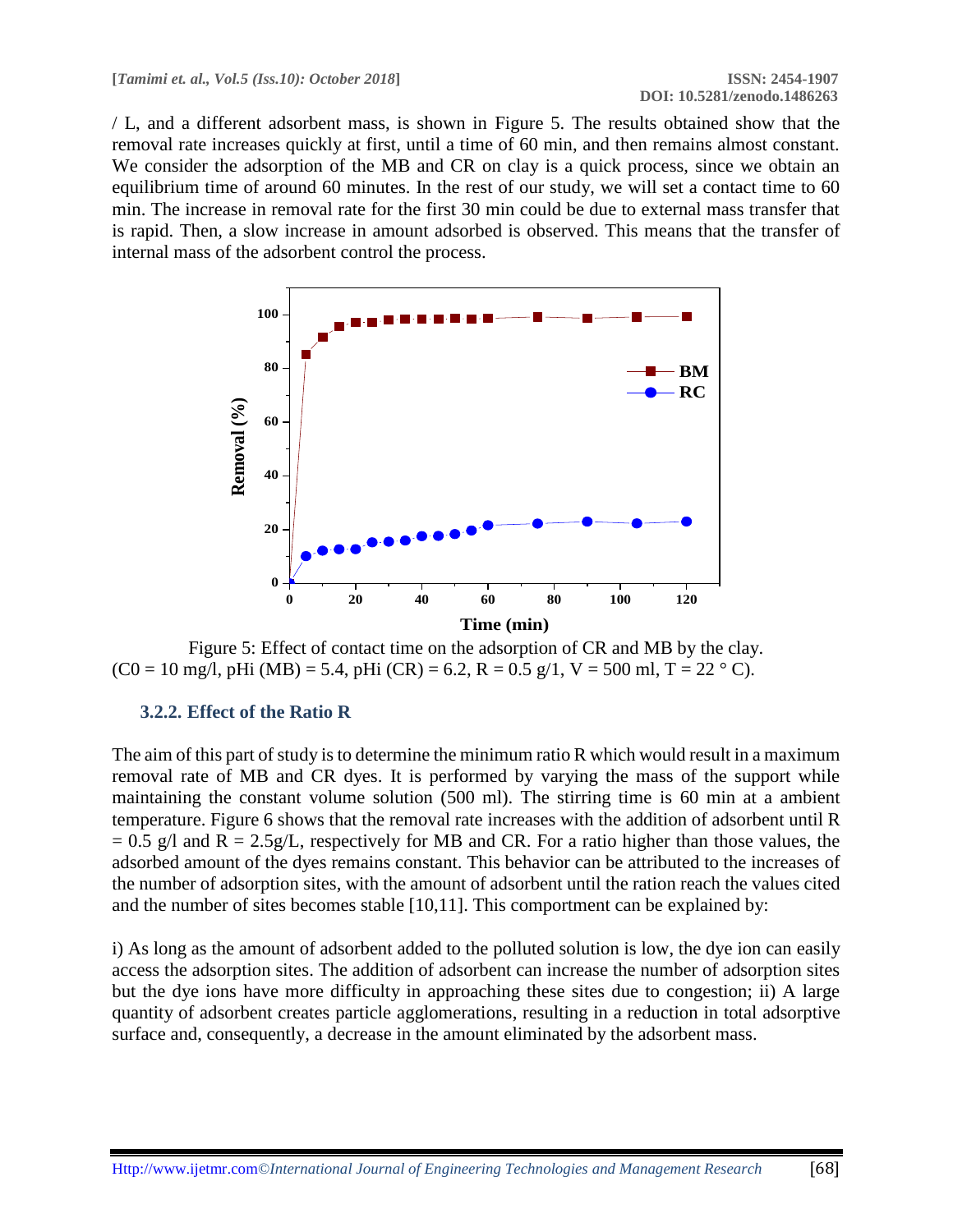

Figure 6: Effect of ration R (m / V) on the adsorption of MB ( $C_0 = 10$  mg/l; pHi (MB) = 5.4; pHi  $(CR) = 6.2$ ;  $V = 500$  ml; t =60 min).

#### **3.2.3. Dye Effect Concentration**

The effect of the concentration of colorant has been studied in the range 5-100 mg L-1. The evolution of the rate of elimination is shown in Figure 7. The results show that the removal rate slightly decreases with increasing concentration of WB. We also note that there is a slow saturation of the support for higher concentrations. Results obtained for CR showed a fast adsorption until 40 minutes when adsorption becomes slower. This phenomenon is probably due to the resistance to mass transfer within the clay particles. To high concentrations, the gap becomes tight and the adsorbed fraction is small.



Figure 7: Influence of initial concentration on MB and CR adsorption.  $(m = 1 \text{ g}; V = 500 \text{ml}; p\text{Hi} = 6.2; t = 60 \text{ min}).$ 

## **3.2.4. Effect of pH on the Adsorption of MB and CR**

pH is an important factor in any study of adsorption, as it can influence both the adsorbent and the adsorbate structure and the adsorption mechanism. We studied the MB dye adsorption efficiency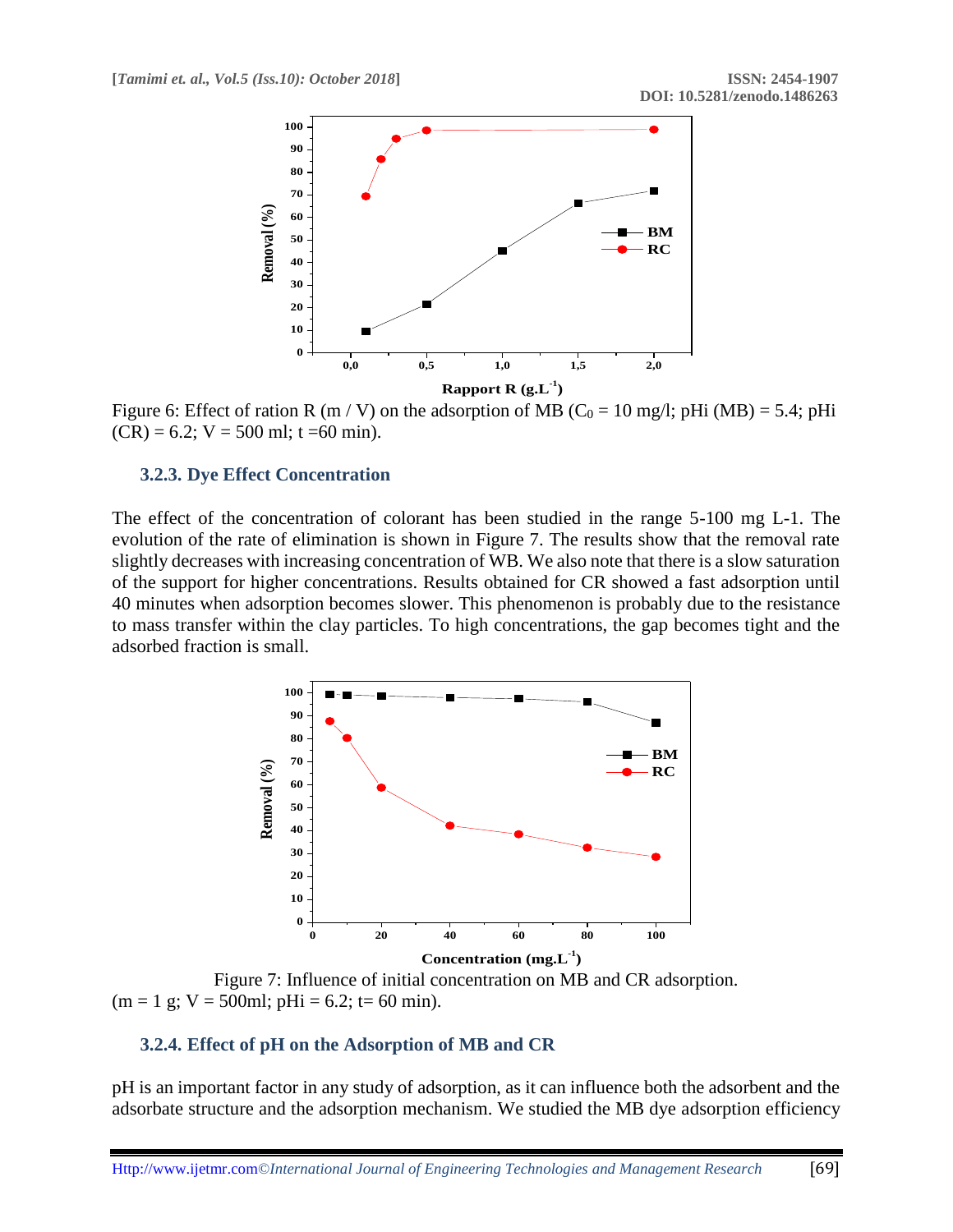by varying the initial pH of solution from 3 to 9 using a solution of nitric acid HNO3 (0.1 N) or NaOH (0.1 N) according to the desired pH. The results are presented in Figure 8. The MB dye removal percentage is constant as a function of pH. For the CR dye, in the range of pH than 4, the solution changes color from red to dark blue and in the analysis of UV-visible spectrophotometer dye characteristic band CR it changes from 498 to 540nm. That is why the pH study with this dye was carried out at pH between 5 and 9. The results show that the basic medium is earlier favorable than the acid medium to the adsorption of CR on clay. The maximum adsorption is obtained at pH around 9.



Figure 8: Influence of pH on the adsorption of CR on Clay.  $(m (MB) = 1g; m (OR) = 0.25 g; V = 500 ml; C<sub>0</sub> = 10 mg/l; t = 60 min$ 

## **3.2.5. Effect of Ionic Strength NaNO<sup>3</sup>**

It is known that textile wastewater contains, in varying concentrations, organic and inorganic ions, such as nitrates, chlorides, sulfates, carbonates and hydrogencarbonates, etc. [12]. So, in order to better understand the influence of these ions, experiments were conducted on mixtures containing at different concentrations of NaNO3 ( $10^{-1}M$ ,  $10^{-2}M$ ,  $10^{-3}M$ ,  $10^{-4}M$ ). The concentration of MB and CR was sited to 10mg / L, with 0.25 g of clay. The residual concentrations were analyzed after 60 minutes of reaction (Figure 9).



Figure 9: Influence of ionic strength on the adsorption of MB and CR on Clay. (PHi (MB) = 5.4, pHi (CR) = 6.2, V = 500ml; C = 10 mg/l; t= 60min)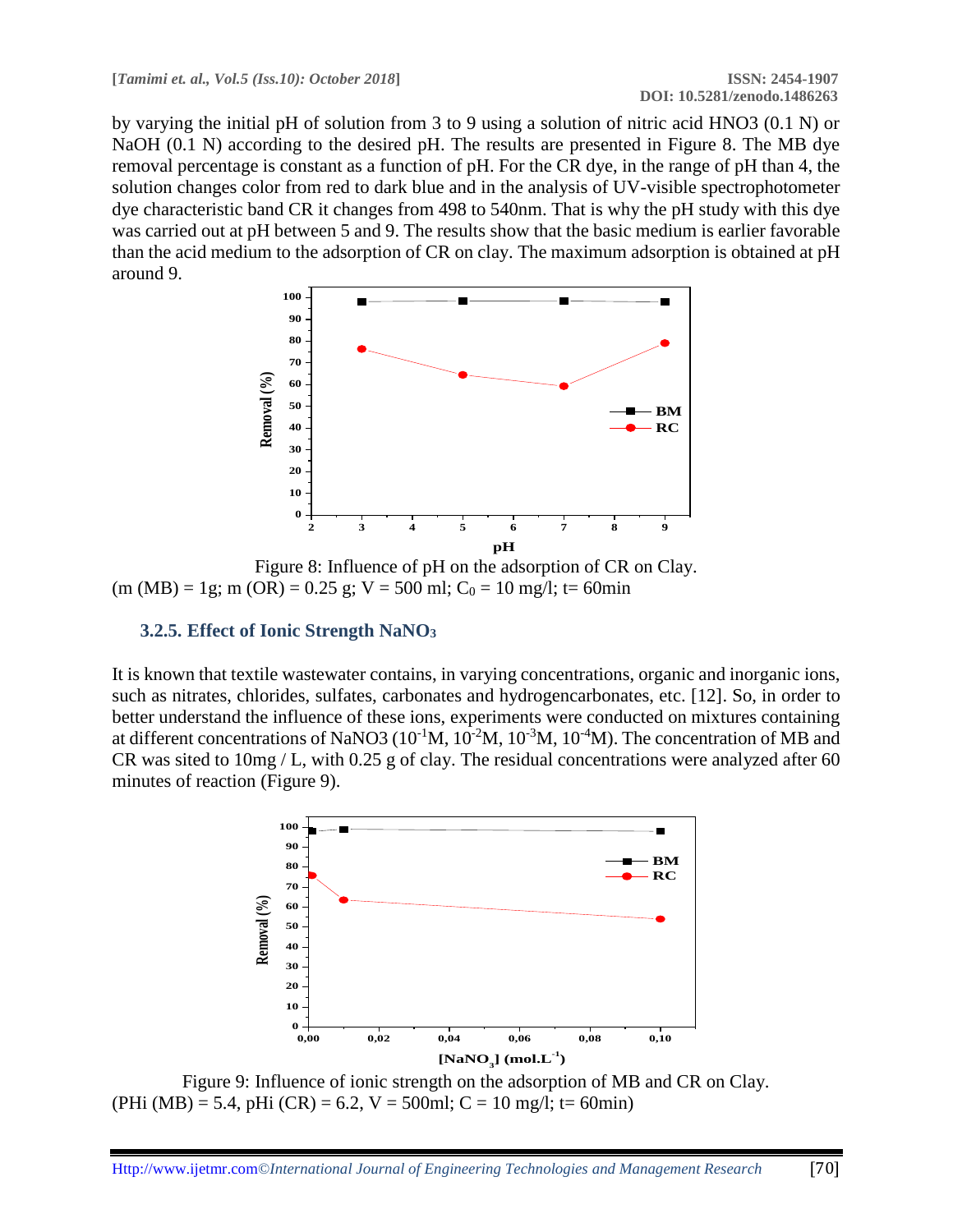The results show that the addition of NaNO<sub>3</sub>  $10^{-4}$  to  $10^{-1}$  M did not practically no effect on the adsorption of cationic dye (Methylene Blue). In the case of anionic dye (Congo Red), this adsorption is inhibited, The percentage of elimination is in the range from 58% to 76.8. This inhibition in the case of adsorption of CR is mainly due to a competition between nitrate ions and the anionic dye.

#### **3.2.6. Effect of Temperature**

The influence of temperature was studied by varying the temperature of 30 to 60  $\degree$  C. The results in Figure 10 show that for both dyes, the amount removed is slightly increased with the temperature. This, indicate that the reaction is endothermic. The elevation of temperature promotes the mobility of dye ions and produces a swelling effect of the internal structure of the clay. It will also allow dye molecules to penetrate further [13,14].



Figure 10: Influence of temperature on the adsorption of MB and CR (m (MB) =  $0.25$  g; m (OR)  $= 1g$ ; V = 500 ml; pHi (MB) = 5.4; pHi = 9; C<sub>0</sub> = 10 mg/l; t = 60min).

#### **3.2.7. Adsorption Isotherms**

The adsorption isotherms are often used for the determination of maximum capacities for setting pollutants and for the identification of the adsorption-type. The results obtained, fitted according to the models of Langmuir and Freundlich, have enabled us to calculate the maximum adsorption capacity and the adsorption isotherms constant from the graphical representation of  $Qads = f (Ce)$ . Where Qads and Ce are respectively the amount of dye adsorbed per gram of adsorbent and the equilibrium concentration of this dye. Figure 11 shows the obtained adsorption isotherms. The curves show that as the initial concentration of dye increases, the adsorbed amount increases.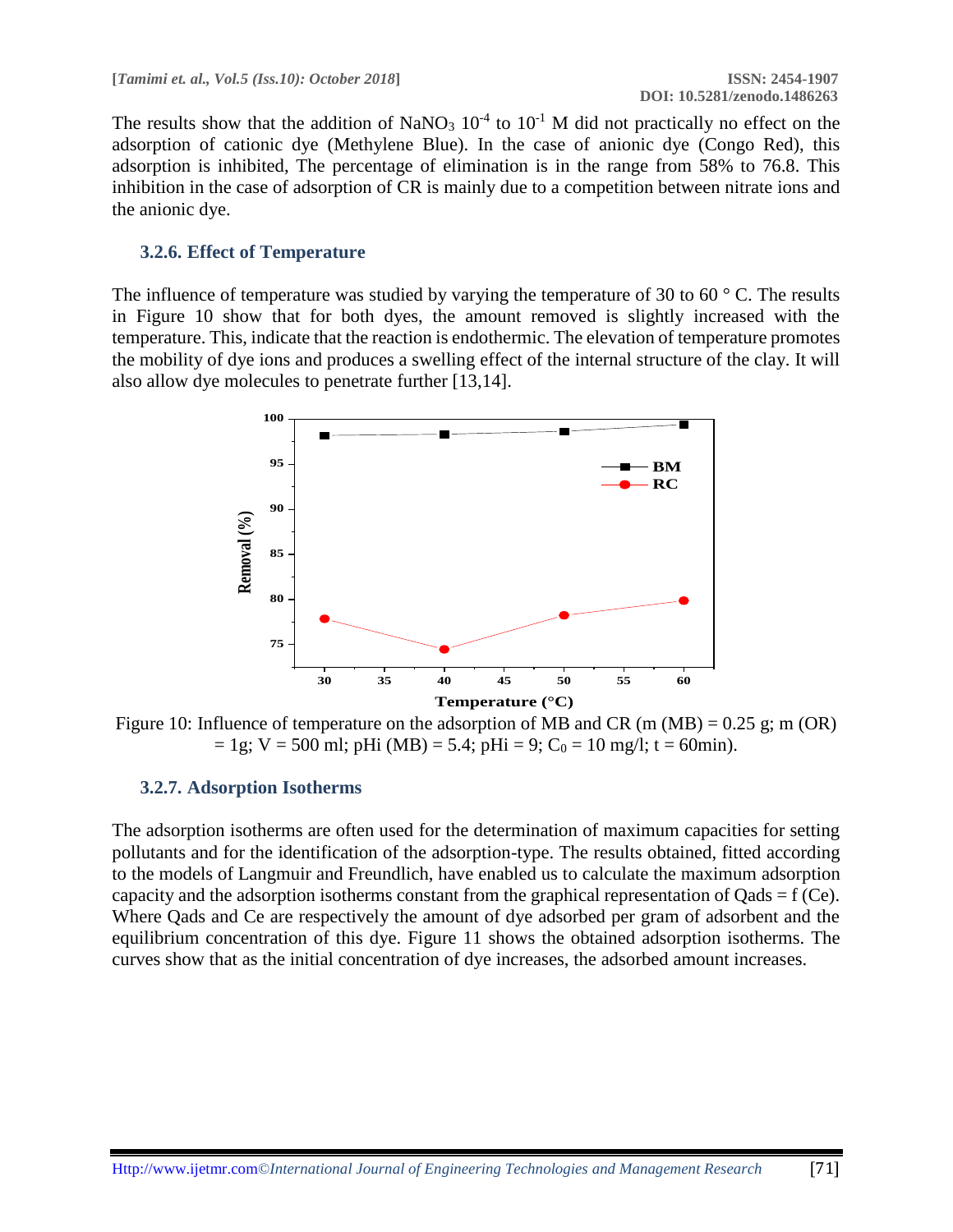

Figure 11: adsorption isotherm MB and CR.

For modeling data obtained we use the linear form of the Langmuir isotherm gives by the following equation:

$$
\frac{1}{Q_e} = \frac{1}{Q_{max}} + \frac{1}{Q_{max}K_LC_e}
$$

Where  $C_e$  (mg  $L^{-1}$ ) is the concentration at equilibrium,  $Q_e$  (mg.g<sup>-1</sup>) is the amount adsorbed at equilibrium,  $Q_{max}$  (mg.g<sup>-1</sup>) is the maximum quantity adsorbed and  $K_L$  (L.mg<sup>-1</sup>) is the Langmuir isotherm constant. Two lines are obtained by plotting1 /  $Q_e$  as a function of 1 /  $C_e$  in the concentration range studied of the two dyes (Figure 12).



Figure 12: Modeling of Langmuir MB and CR adsorption.

In the case of Freundlich model, the linear form is given by the following equation:

$$
\ln Q e = \ln K_f + 1/n_f \ln C_e
$$

 $1/n$  is the intensity of adsorption and Kf (mg/g) is the Freundlich isotherm constant. Figure 13 gives the logarithm representation of (Qe) versus  $\ln$  (Ce) for the MB and CR. The value of  $1/n$ gives an indication of the validity of the adsorption of the adsorbent-adsorbate system. A value of 1 / n between 0 and 1 indicates a favorable adsorption [15]. The linear representations allowed us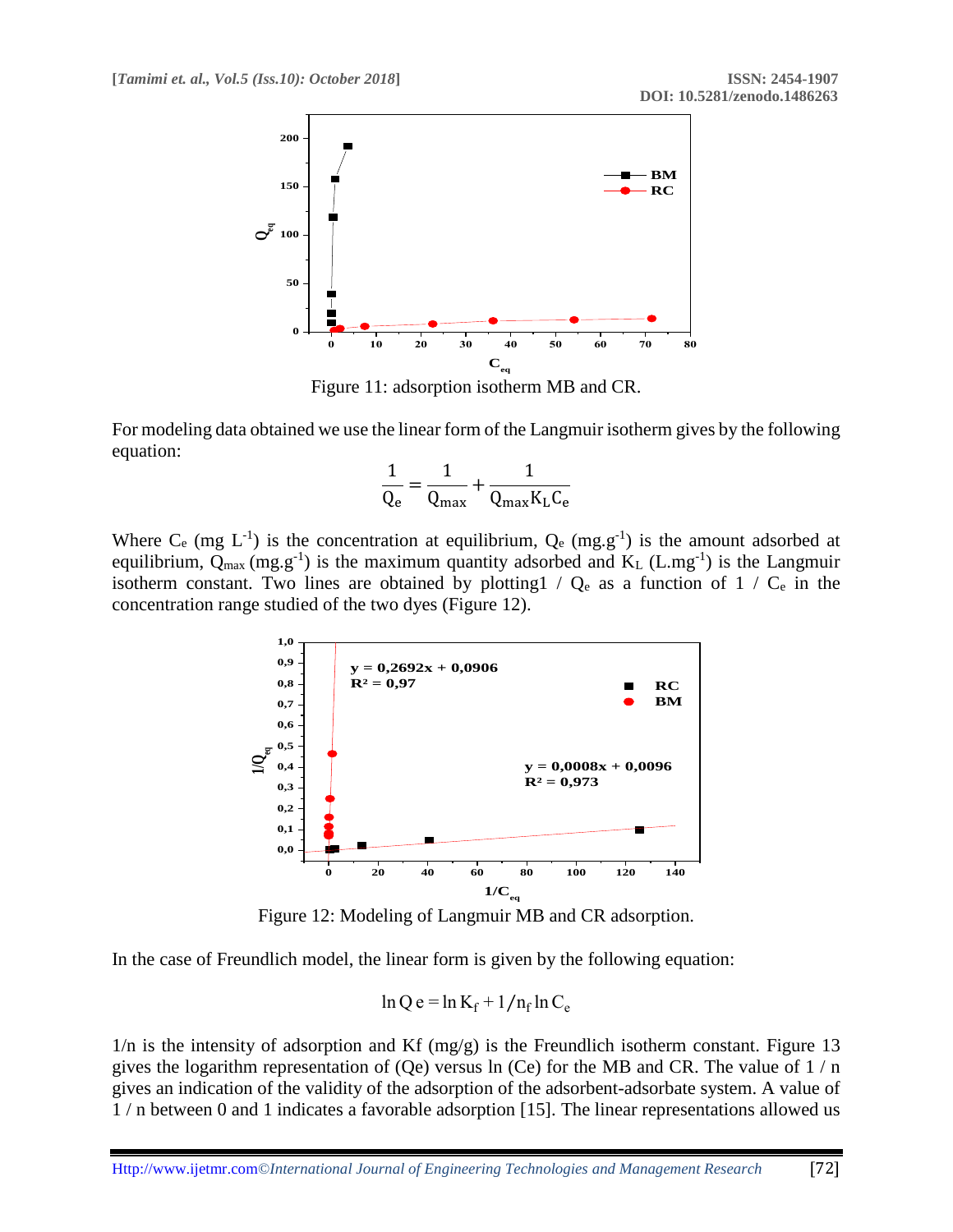to determine the equilibrium parameters and values of the constants for both models Langmuir and Freundlich given in Table 2.



Figure 13: Modeling according Freundlich CR and MB.

| <b>Isothermes</b> | Isotherme de Langmuir |                            |                |         | Isotherme de Freundlich |           |       |
|-------------------|-----------------------|----------------------------|----------------|---------|-------------------------|-----------|-------|
| Parameters        | $K_L(mg.g^{-1})$      | $Q_m$ (L.mg <sup>-1)</sup> | $\mathbf{D}^2$ | $R_{I}$ |                         | $\rm K_F$ | $R^2$ |
| <b>MB</b>         | ).083                 | 104.16                     |                |         | .894                    | 139.85    | 0.96  |
| CR                | 2.969                 | $\Omega$                   |                |         | 2.538                   |           | ገ 99  |

Table 2: Langmuir and Freundlich Isotherm parameters.

The values of correlation's coefficients  $(R^2)$ , which are very close to 1, indicate that the adsorption process of MB and CR dyes on clay are described by both models Langmuir and Freundlich models. The adsorption of MB on the clay is unfavorable since the separation factor  $R<sub>L</sub>$  is greater than 1 ( $R<sub>L</sub>$  ), while the adsorption of CR on the clay is favorable since this factor is between 0 and 1 (0 <R<sub>L</sub> <1) [16].

#### **4. Conclusions**

This study focuses on the adsorption of methylene blue dye (cationic) and Congo Red (anionic) on the local clay Agadir region. The experimental results of adsorption of MB and CR on clay have shown that:

- Methylene blue (10 mg/l) adsorbs easily on the support within 60 minute contact time which corresponds to 99% removal. This gives it a very high affinity for the support.
- Congo Red (10mg/l) adsorbs less well on this medium with also 60minute contact time corresponding to 75% adsorption. This gives it a low affinity for the support.
- The adsorption capacity decreases with the increase of the initial concentration of the dyes.
- The effects of salts and pH had no effect on the MB but influenced the adsorption capacity of the CR.
- The study of the influence of temperature showed that the adsorption is endothermic.
- The modeling of adsorption isotherms is in good agreement with the model of Langmuir and Freundlich for each of the studied dyes.